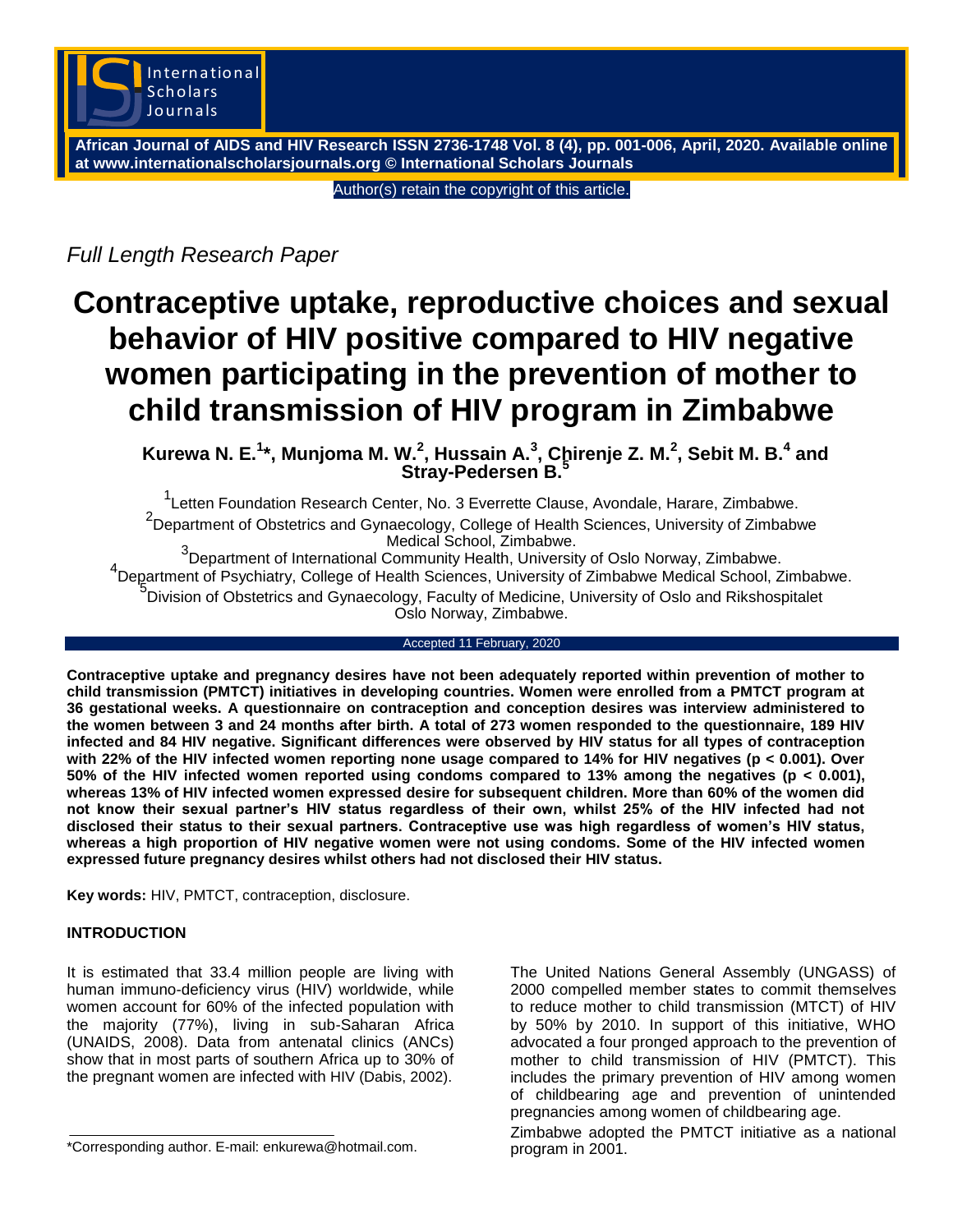Issues around the second goal of PMTCT stipulated under the UNGASS declaration remain poorly understood in developing countries with generalized HIV epidemics and limited reproductive health and family planning services (Johnson et al., 2009).

Information on the outcome of PMTCT initiatives on women's contraceptive uptake, sexual behavior and fertility desires in the post partum period is lacking. Reported data is generalized to HIV infected women without specifically targeting women enrolled in PMTCT programs (Sherr, 2007; McCarraher et al., 2008; Rutenberg et al., 2008). Decisions on family planning, family size and condom use in African settings are often left to male partners, whereas condoms are not popular among men, especially within marriage (Meursing, 1995).

This paper describes and compares contraceptive uptake, condom use and desire for future pregnancy by HIV status after giving birth within a PMTCT program.

#### **MATERIALS AND METHODS**

The study was conducted in three maternal child health clinics (Epworth, Seke North and St Mary's) in peri-urban areas around the capital city of Harare. Information for this paper was sourced from a follow up study of women enrolled from the national PMTCT program at 36 gestational weeks. Mother and child pairs were followed up from birth to assess various health parameters. The methodology of this major study had been described in detail (Kurewa, 2007). A questionnaire was administered by interviewers to the women during their follow up visits. We analyze information from interviews conducted between 3 and 24 months after birth.

The questionnaire sought Information on:

- 1. Demographic characteristics;
- 2. Obstetric history;
- 3. Sexual behaviour;
- 4. Condom use, contraception and desire for future pregnancy;
- 5. Disclosure of HIV status to sexual partner;
- 6. Knowledge of sexual partner's HIV status.

#### **Ethical considerations**

The local authorities and the Medical Research Council of Zimbabwe (MRCZ) granted permission for the study to be conducted. The study was also reviewed and approved by the Norwegian Ethical Committee in Norway.

Data was analyzed using the Statistical Package for the Social Sciences version 11.0 (SPSS, Chicago, IL). Chi-square was used to compare variables between HIV negative and HIV infected women. Level of significance was observed for a p value < 0.05.

# **RESULTS**

A total of 273 women were interviewed, 189 HIV infected and 84 HIV negative between 3 and 18 months after birth. The mean (S.D.) age for the HIV infected women was 28.5 years (4.7) compared to 25.9 years

### $(5.9)$  for the HIV negatives,  $p < 0.001$ .

The mean (S.D) number of pregnancies was 3.1 (1.7) for the HIV infected  $p = 0.002$  compared to 2.4 (1.6) for the HIV negative and mean (S.D) live births of 2.2 (1.4) and 2.7 (1.6)  $p = 0.001$ , respectively. Demographic characteristics of the women according to their HIV status are showed in Table 1.

Almost 80% of the women in this cohort reported using contraceptives irrespective of HIV status. A significant difference was observed in contraceptive use by HIV status where more of the HIV infected women reported none use compared to the HIV negatives. The HIV infected women used less pills and injectables than the HIV negative women, whereas they reported more condom use than the HIV negatives  $p < 0.001$  as shown in Table 2.

Close to a quarter of the HIV infected women had not disclosed their HIV status to their sexual partners compared to 10% among the HIV negatives,  $p = 0.006$ . More than 60% of the women did not know their sexual partners' HIV status regardless of their own status (Table 2).

Significant differences were observed in the desire for future pregnancy expressed by 13% of the HIV infected compared to 49% among the HIV negative women ( $p <$ 0.001). HIV infected women named HIV status (53%) as the main reason influencing their fertility desires. Significant differences were observed for all factors influencing future pregnancy between HIV infected and uninfected women,  $p < 0.001$  (Table 2).

The HIV infected women were twice more likely to have an informal sexual partner than the HIV negatives, whilst a significant proportion reported not being sexually active  $p = 0.013$ . Partner refusing to use condoms and having a current STI were reported as the common reasons cited for problems with sexual life irrespective of the women's HIV status,  $p = 0.004$ . The HIV infected women rated their sexual life as bad compared to the HIV negatives (Table 3).

#### **DISCUSSION**

Contraceptive uptake was generally high in this cohort irrespective of the women's HIV status. Condom use was significantly high among the HIV infected than the HIV negatives, whilst a significant proportion of the HIV infected women expressed desire for future pregnancy. The majority of the women did not know the HIV status of their sexual partners irrespective of their own HIV status. A quarter of the HIV infected women had not disclosed their HIV status including a significant proportion of the HIV negatives too.

High contraceptive use is in line with reports from other research studies and the Zimbabwe Demographic Health Surveys (ZDHS). This is mostly because family planning services were introduced in Zimbabwe way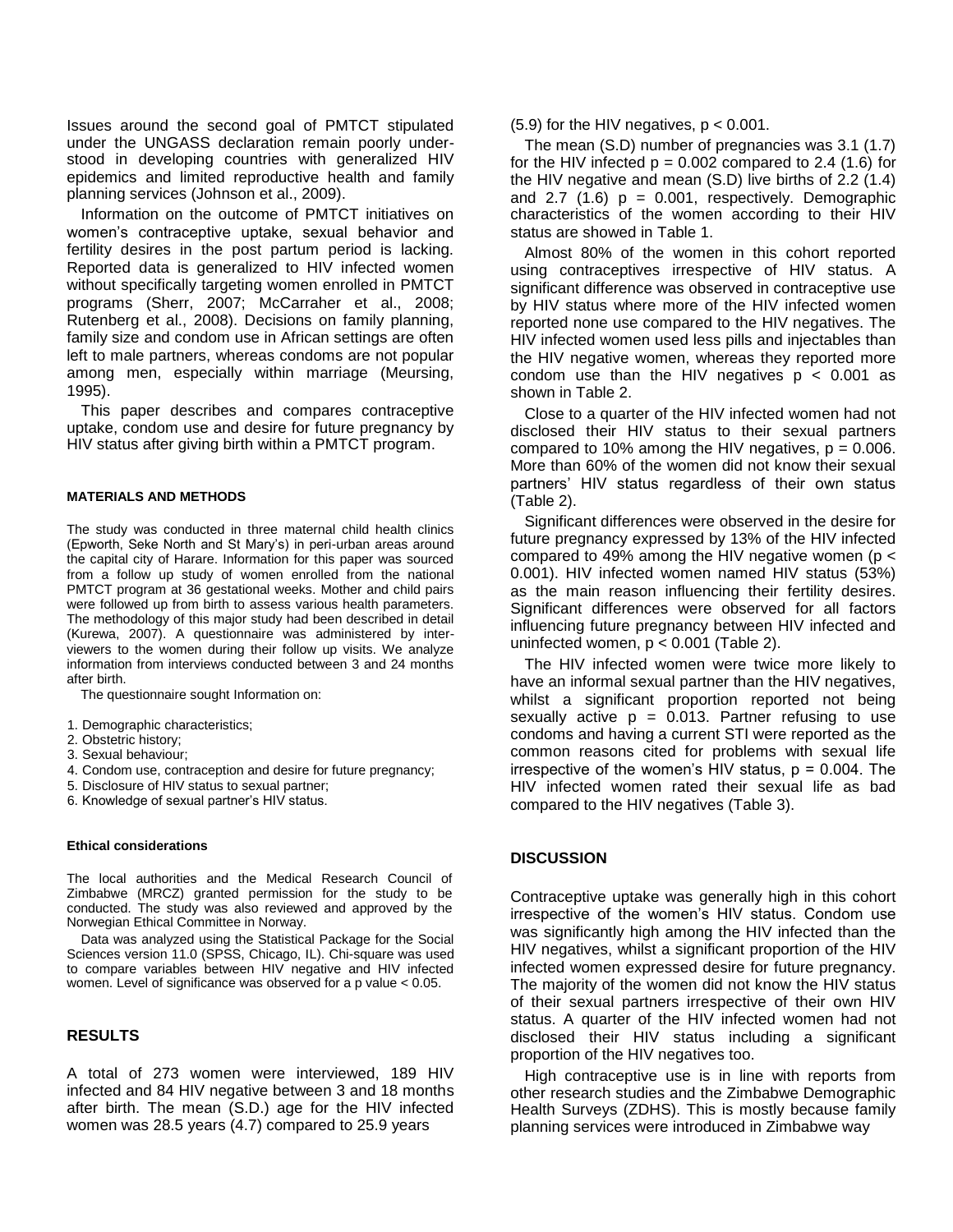| Table 1. Socio demographic characteristics of the women in the two groups. |  |  |
|----------------------------------------------------------------------------|--|--|
|----------------------------------------------------------------------------|--|--|

| <b>Variable</b>          | <b>Frequency</b> | $HIV +$       | HIV -        |         |  |
|--------------------------|------------------|---------------|--------------|---------|--|
|                          | $N = 273$        | $N = 189$ (%) | $N = 84$ (%) | p value |  |
| Age group (years)        |                  |               |              |         |  |
| 17-23                    | 68               | 31 (16)       | 37 (44)      |         |  |
| 24-27                    | 69               | 49 (26)       | 20(24)       |         |  |
| 28-31                    | 69               | 59 (31)       | 10(12)       | < 0.001 |  |
| $32+$                    | 67               | 50 (27)       | 17(20)       |         |  |
|                          |                  |               |              |         |  |
| <b>Marital status</b>    |                  |               |              |         |  |
| Single                   | 12               | 11(6)         | 1(1)         |         |  |
| Divorced                 | 30               | 22 (12)       | 8(10)        |         |  |
| Widowed                  | 23               | 21(11)        | 2(2)         | 0.002   |  |
| Married-polygamous       | 25               | 22(12)        | 3(4)         |         |  |
| Married-monogamous       | 183              | 113 (60)      | 70 (83)      |         |  |
|                          |                  |               |              |         |  |
| <b>Employment status</b> |                  |               |              |         |  |
| Not employed             | 144              | 91 (48)       | 53(63)       |         |  |
| Informal employment      | 100              | 71 (38)       | 29(35)       | < 0.001 |  |
| Formal employment        | 29               | 27 (14)       | 2(2)         |         |  |

back in 1956 and since then the country has been rated as having one of the highest rates of family planning utilization in Africa (ZDHS 1999, 2002, Ntozi et al., 1998, Magwali, 2005, 2006). It is difficult to ascertain if this high contraceptive uptake was influenced by the PMTCT VCT.

Higher condom use among the HIV infected women is a sign of positive behaviour change which has been reported by other studies that such behaviors are distinctively observed among those testing positive (Gregson, 2009; Matambo, 2006; Matovu, 2007). Despite the publicity and awareness campaigns, condom use remains slightly above fifty percent among the HIV infected women. This is quite low considering that these women had gone through VCT and repeated health education at each visit.

Other studies have noted that condoms remain unacceptable especially in formal relationships where its use brings along a lot of blaming and labeling (Roth, 2001; Allen, 2003; Chimbiri, 2007). Low proportion of condom use by HIV negative women ignorant of their sexual partner's HIV status means that they are less likely to discuss issues of safer sexual behaviour in their relationships.

A public health concern regarding HIV interventions is when positive behaviors are not observed among those testing negative. Impact of HIV prevention interventions are said to be more effective when those not infected adopt positive behaviour so as to remain negative (Gregson, 1998; Dube, 2008).

This attitude by those testing negative is consistent with reports from other studies regarding sexual

behaviour after VCT (Sheer, 2007; Turner et al., 2009).

Uptake of contraception among these women regardless of their HIV status suggests that family planning was indeed influenced by PMTCT/VCT in this study, contrary from other studies (Meursing et al., 1995; Magwali, 2005). This is equally true considering the timing of the questionnaire where the women could have been relying on lactational amenorrhea for contraception or could have been abstaining from sexual intercourse.

The fact that some of the HIV infected women expressed desire to conceive after PMTCT VCT emphasizes the meaning or central aspect of having one's own biological child in the African setting. This is in agreement with studies reporting that HIV infected women have their fertility desires that need to be addressed within family planning settings and involving their partners too. An HIV diagnosis neither does lead to reduction in sexual desire nor does it affect the desire to have children (Meursing, 1995).

This desire also affirms woman's position in a patriarchal society with gendered decisions regarding conception desires that are vested in the male partner and where childbirth plays a key role in strengthening marriages. Although women are aware and willing to prevent both STI/HIV and pregnancy, men still have the final decision regarding family planning issues. Similar observations have been reported even in studies focusing on males only (Mbizvo et al., 1996; Meekers et al., 2003; Langen, 2005).

Disclosure of one's HIV status is influenced by the repercussions of an HIV positive result in a situation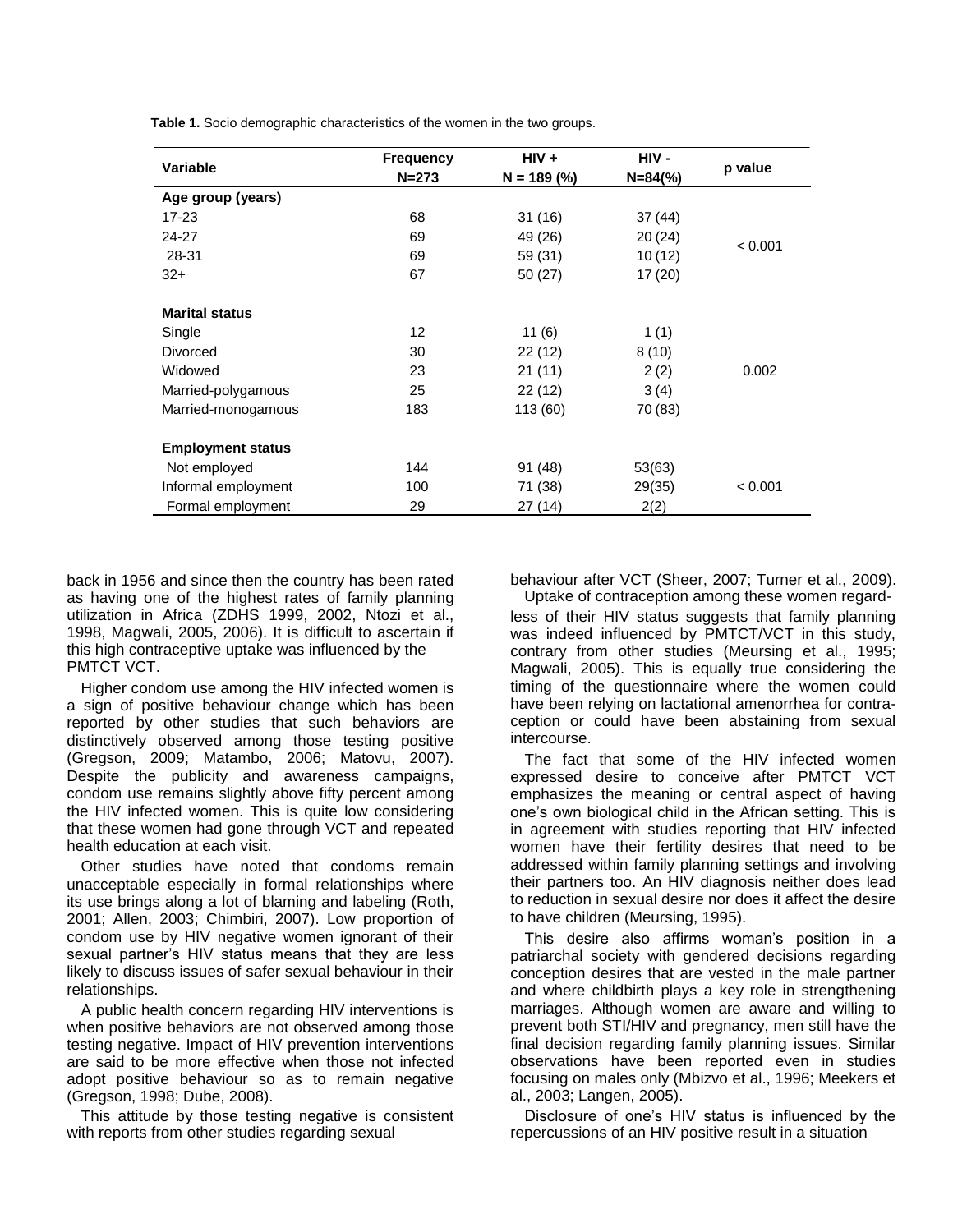**Table 2.** Sexual behavior and HIV serostatus.

| Variable                                 | <b>Frequency</b> | $HIV +$               | $HIV -$      |         |  |
|------------------------------------------|------------------|-----------------------|--------------|---------|--|
|                                          | $N = 273$        | $N = 189$ (%)         | $N = 84$ (%) | p value |  |
| Contraception                            |                  |                       |              |         |  |
| None                                     | 53               | 41 (21.6)             | 12 (14.3)    |         |  |
| <b>Pills</b>                             | 135              | 74 (39.2)             | 46 (54.7)    |         |  |
| Injectables + Norplant                   | 31               | 23 (12.2)             | 23 (27.4)    |         |  |
| Condom                                   | 54               | 51 (27.0)             | 3(3.6)       | < 0.001 |  |
| <b>Condom use</b>                        |                  |                       |              |         |  |
| <b>No</b>                                | 162              | 89 (47)               | 73(87)       | < 0.001 |  |
| Yes                                      | 111              | 100<br>(53)           | 11(13)       |         |  |
| <b>Disclosure of HIV status</b>          |                  |                       |              |         |  |
| None                                     | 54               | 46 (24)               | 8(10)        |         |  |
| Partner/spouse                           | 186              | (61)<br>115           | 71 (85)      |         |  |
| Family member                            | 31               | 26<br>(14)            | 5(5)         | 0.006   |  |
| Friend                                   | $\overline{2}$   | $\overline{2}$<br>(1) | $\mathbf 0$  |         |  |
| Knowledge of sexual partner's HIV status |                  |                       |              |         |  |
| No                                       | 179              | 129<br>(68)           | 50(60)       |         |  |
| Yes                                      | 94               | 60<br>(32)            | 34 (40)      | 0.207   |  |
| Desire for more children                 |                  |                       |              |         |  |
| <b>No</b>                                | 185              | (79)<br>150           | 35(42)       |         |  |
| Yes                                      | 66               | 25<br>(13)            | 41 (49)      | < 0.001 |  |
| Not decided                              | 22               | 14(7)                 | 8(9)         |         |  |
| Reason or pregnancy desires              |                  |                       |              |         |  |
| HIV-status/ ill-Health                   | 106              | 101<br>(53)           | 5(6)         |         |  |
| Economic hardships                       | 32               | 13<br>(7)             | 19(23)       |         |  |
| Desired number attained                  | 38               | (13)<br>25            | 13(16)       | < 0.001 |  |
| Spouse's decision                        | 21               | 12(6)                 | 9(11)        |         |  |
| Still want more children                 | 54               | (12)<br>22            | 32(38)       |         |  |
| Other reasons                            | 22               | 16<br>(8)             | 6(7)         |         |  |

where the woman is the first one to be screened among the couple. She carries the guilty, blame and responsibility for bringing the infection into the relationship (Ray et al., 1995; Medley, 2004; Eide, 2006). The HIV negatives are also not disclosing as they fear that it can be an endorsement for their spouses to engage in risky behaviour basing on the negative status of their spouses (Leaity, 2000; Sherr, 2007).

Disclosure is key in HIV awareness and prevention as it implies that couples are able to discuss HIV issues which will motivate and empower them to protecting each other from infection and re-infection. Disclosure has an important role not only regarding sexual behavior but also for infant feeding options and HIV and HAART therapy where adherence is centered on support from both spouse and the family unit at large.

Ignorance of their sexual partners' HIV status is a cause for concern especially when the women rely on the same partners on decisions regarding safer sexual practices. This calls for, and emphasizes the need for couple counseling and testing so that both understand their status and can be motivated to take the necessary precautions to prevent infections.

The clinical implication of the current study is that women's lack of power to negotiate safe sex still leaves them vulnerable to HIV infection and reinfection.

# **Limitations**

The HIV test's results referred to are based on the screening test done during pregnancy. A considerable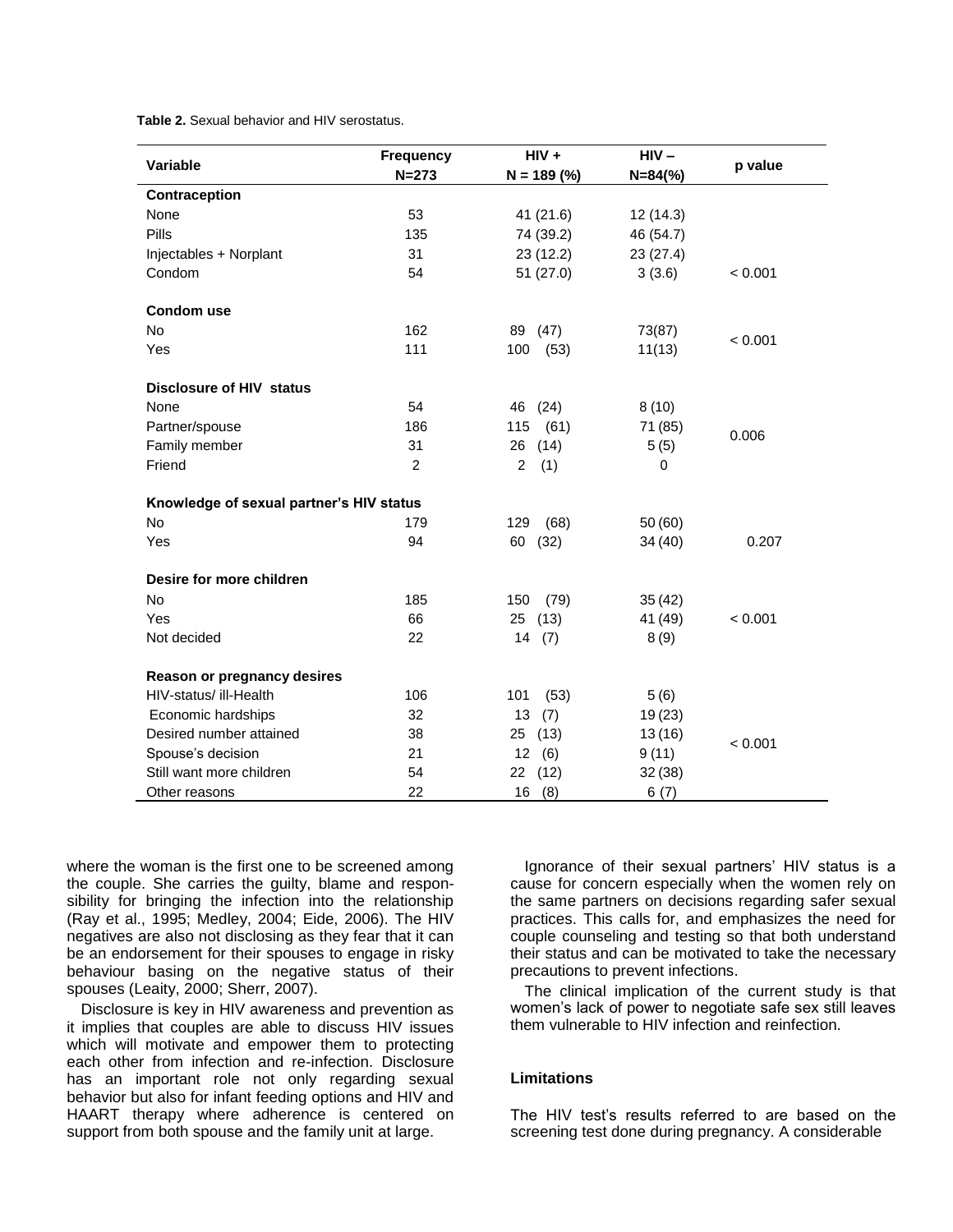**Table 3.** Sexual relationship after index birth.

| Variable                         | <b>Frequency</b> | $HIV +ve$     | HIV -ve      | P-value |
|----------------------------------|------------------|---------------|--------------|---------|
|                                  | $N = 273$        | $N = 189$ (%) | $N = 84$ (%) |         |
| <b>Sexual relationship</b>       |                  |               |              |         |
| Formal partner                   | 206              | 133 (70)      | 73 (87)      | 0.013   |
| Informal sexual partner          | 14               | 12(6)         | 2(2)         |         |
| Currently not sexually active    | 52               | 44 (24)       | 9(11)        |         |
| <b>Problems with sexual life</b> |                  |               |              |         |
| None                             | 111              | 63 (33)       | 48 (57)      |         |
| Lack of sexual desire            | 57               | 45 (24)       | 12(14)       | 0.004   |
| Not sexually active              | 25               | 21 (11)       | 4(5)         |         |
| Rejected by spouse/partner?      | 28               | 24 (13)       | 4(5)         |         |
| Partner refuses to use condoms   | 36               | 26 (14)       | 10(12)       |         |
| <b>Current STI</b>               | 16               | 10(5)         | 6(7)         |         |
| <b>Rating of sexual life</b>     |                  |               |              |         |
| Excellent                        | 94               | 55 (29)       | 39 (46)      |         |
| Good                             | 116              | 82 (44)       | 34 (40)      | 0.006   |
| <b>Bad</b>                       | 62               | 51 (27)       | 11(13)       |         |

number of them could have sero-converted to HIV positive at the time of the interview thus reducing the power to detect any differences between the HIV positive and negative women. In spite of the above limitation, the clinical importance of this study is that it provides evidence-based information regarding contraceptive uptake and condom use after PMTCT VCT.

We conclude that condom use was generally low in this cohort, with a significant proportion of HIV negative women not using them. A significant proportion of the HIV infected women expressed desire for future conception whereas some of them were not able to disclose their HIV status. The majority of the women were ignorant of their sexual partners' HIV status after VCT regardless of their own HIV status.

It is difficult to ascertain if the behaviors demonstrated by these women were influenced by PMTCT VCT. This is important in identifying priority areas when designing HIV intervention programs and family planning service provision.

There is need for further research to assess the extent to which PMTCT and VCT influences family planning uptake and modification of sexual behavior. Male involvement in VCT initiatives remains key to women's behaviour in HIV prevention initiatives. This study highlights a priority area addressing one of the PMTCT goals which is a public health priority in HIV/AIDS prevention strategies.

## **ACKNOWLEDGEMENTS**

This study was made possible because of the Letten

foundation that provided funding for the collaboration between University of Zimbabwe Medical School and the University of Oslo Norway. Our gratitude goes to Professor Letten Saugstad. We thank the Department of Community Medicine Institute of International Community Health, the NORAD fellowship and the Norwegian Government.

#### **REFERENCES**

- Chimbiri AM (2007). The condom is an 'intruder' in marriage: evidence from rural Malawi. Soc. Sci. Med., 64(5): 1102-1115.
- Dube S Dube S, Boily MC, Mugurungi O, Mahomva A, Chikhata F, Gregson S (2008). Estimating vertically acquired HIV infections and the impact of the prevention of mother-to-child transmission program in Zimbabwe: insights from decision analysis models. J. Acquir. Immune. Defic. Syndr., 48(1):72-81.
- Eide M, Myhre M, Lindbaek M, Sundby J, Arimi P, Thior I (2006). Social consequences of HIV-positive women's participation in prevention of mother-to-child transmission programmes. Patient. Educ. Couns., 60(2): 146-151.
- Francois Dabis, Ehounou Rene Ekpini (2002). HIV-/AIDS and maternal and child health in Africa. Lancet., 359: 2097-2104.
- Gregson S, Todd J, Zaba B (2009). Sexual behaviour change in countries with generalised HIV epidemics? Evidence from population-based cohort studies in sub-Saharan Africa. Sex. Transm. Infect., 85: Suppl-2.
- Gregson S, Zhuwawo T, Anderson RM, Chandiwana SK (1998). Is there evidence for behavior change in response to AIDS in rural Zimbabwe? Soc. Sci. Med*.*, 46(3): 321330
- Johnson KB, Akwara P, Rutstein SO, Bernstein S (2009). Fertility preferences and the need for contraception among women living with HIV: the basis for a joint action agenda. AIDS., Nov., 23(Suppl 1): S7-S17.
- Langen TT (2005). Gender power imbalance on women's capacity to negotiate self-protection against HIV/AIDS in Botswana and South Africa. Afr. Health Sci., 5(3): 188-197.
- Leaity S, Sherr L, Wells H (2000). Repeat HIV testing: HIV risk